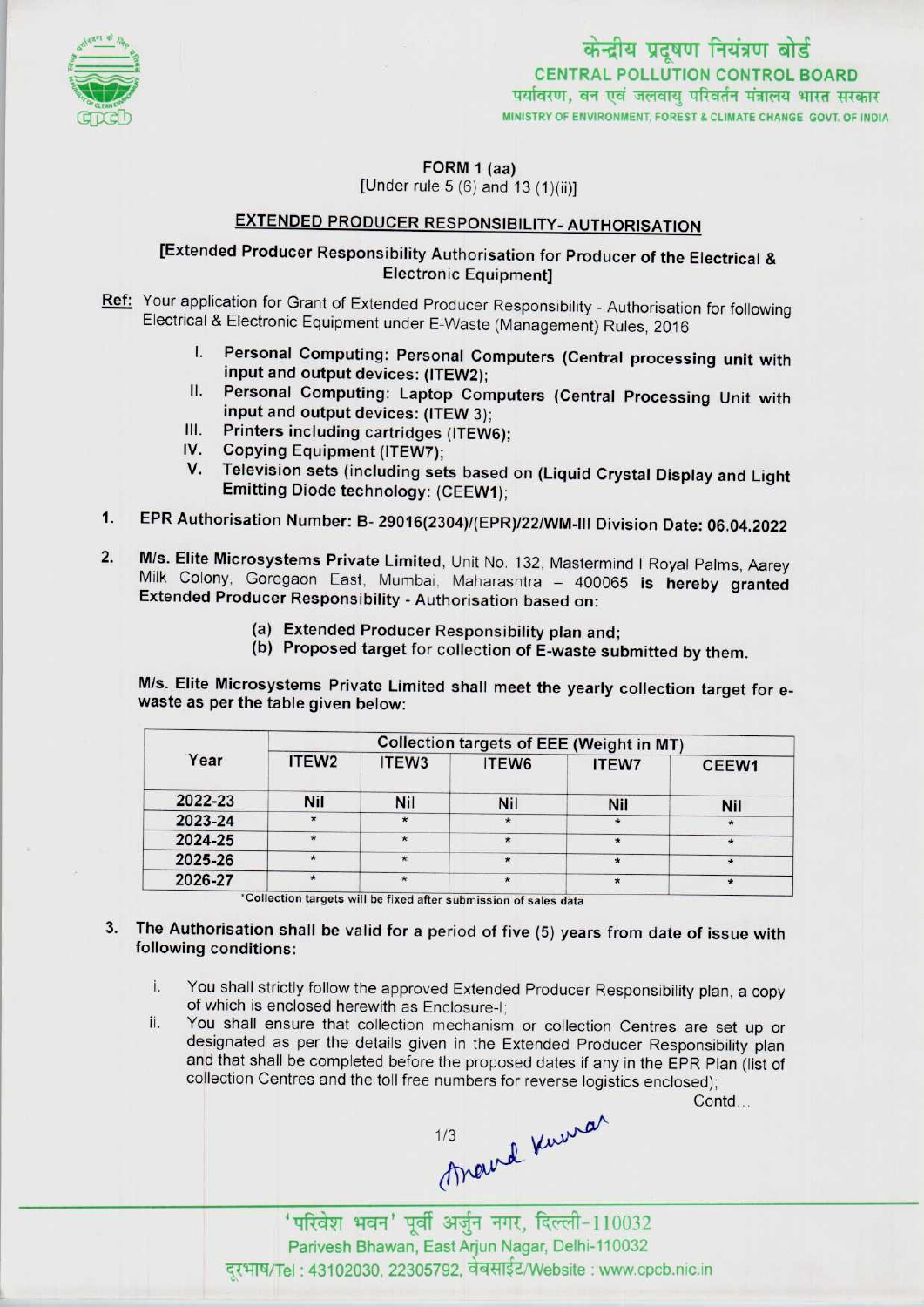

#### From pre page...

- iii. You shall ensure that all the collected e-waste is channelized to recycler/dismantler M/s E-waste Recyclers India, Shed No. 15, Roz ka Meo Industrial Area , Nuh, Haryana and records shall be maintained at recycler/dismantler and your end and records shall be maintained at recycler/dismantler and your end;
- iv. You shall maintain records, in Form-2 of these Rules, of e-waste and make such records available for scrutiny by Central Pollution Control Board;
- v. You shall file annual returns in Form-3 to the Central Pollution Control Board on or before 30th day of June following the financial year to which that returns relates.

# vi. General Terms & Conditions of the Authorisation:

- a. The authorisation shall comply with provisions of the Environment (Protection) Act, 1986 and the E-waste (Management) Rules, 2016 made there under;
- b.The authorisation or its renewal shall be produced for inspection at the request of an officer authorised by the Central Pollution Control Board;
- c.Any change in the approved Extended Producer Responsibility plan should be informed to Central Pollution Control Board within 15 days on which decision shall be communicated by Central Pollution Control Board within sixty days;
- d. It is the duty of the authorised person to take prior permission of the Central Pollution Control Board to close down any collection centre/points or any other facility which are part of the EPR plan;
- e.An application for the renewal of authorisation shall be made as laid down in subrule (vi) of rule of 13(1) the E-Waste (Management) Rules, 2016;
- f. The Board reserves right to cancel/amend/revoke the authorisation at any time as per the policy of the Board or Government.

### vii. Additional Conditions: -

- a) That the applicant will submit annual sales data along with annual returns;
- b) That the applicant has to ensure that the addresses of collection points provided by them in their EPR Plan are correct and traceable and the collection points/centres are functional;
- c) That the applicant will submit revised application for grant of EPR Authorisation in case of applicant adding/changing PRO or changing its EPR Plan;

Contd...

 $2/3$ Arand Kumon